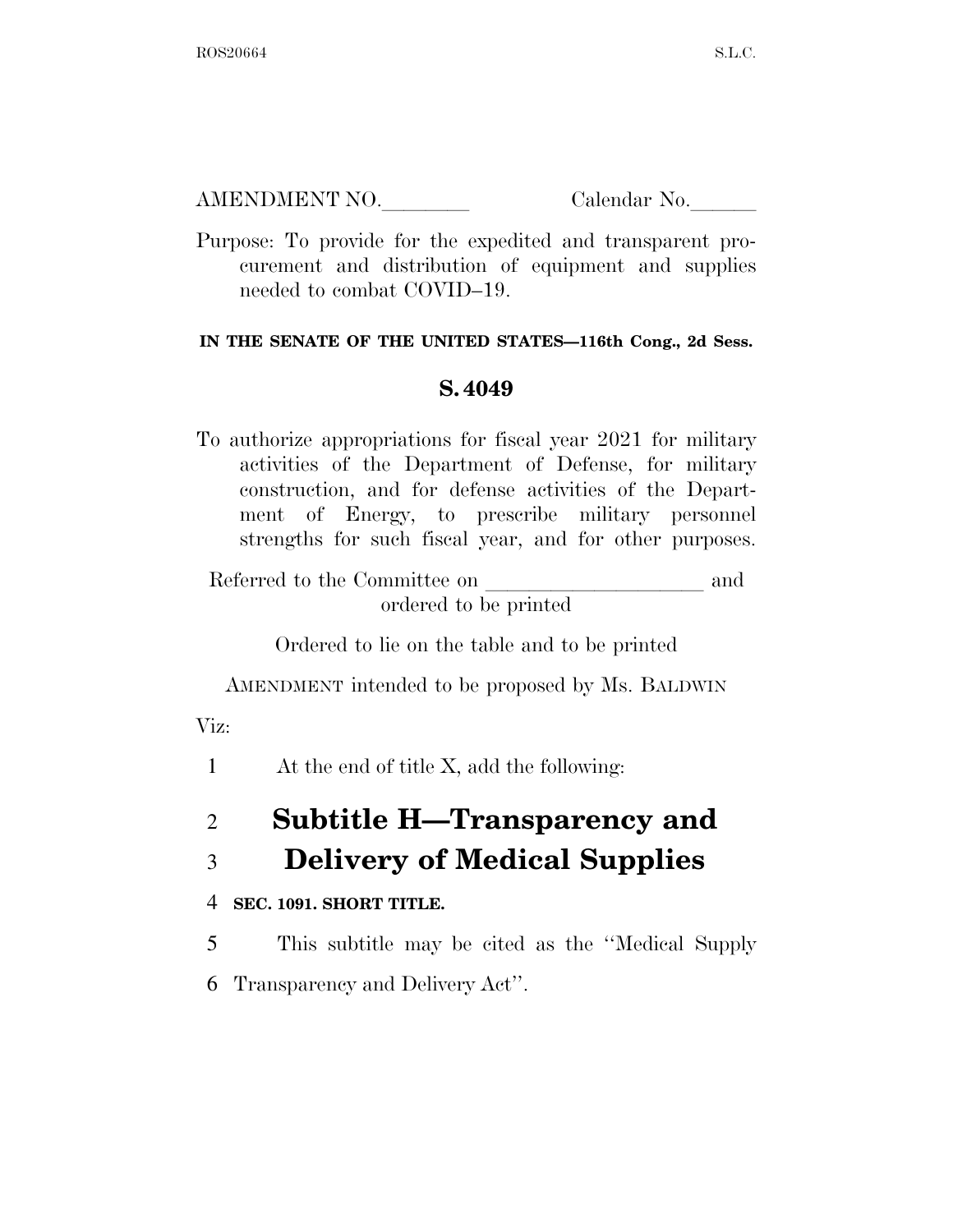| $\mathbf 1$    | SEC. 1092. EMERGENCY PRODUCTION OF MEDICAL EQUIP-      |
|----------------|--------------------------------------------------------|
| $\overline{2}$ | MENT AND SUPPLIES TO ADDRESS COVID-19.                 |
| 3              | (a) EXECUTIVE OFFICER FOR CRITICAL MEDICAL             |
| $\overline{4}$ | EQUIPMENT AND SUPPLIES.                                |
| 5              | (1) APPOINTMENT.—Not later than 3 days                 |
| 6              | after the date of the enactment of this Act, the Sec-  |
| 7              | retary of Defense shall appoint, detail, or tempo-     |
| 8              | rarily assign a civilian to serve as the Executive Of- |
| 9              | ficer for Critical Medical Equipment and Supplies      |
| 10             | (in this section referred to as the "Executive Offi-   |
| 11             | cer"), who shall—                                      |
| 12             | (A) direct, through the National Response              |
| 13             | Coordination Center of the Federal Emergency           |
| 14             | Management Agency, the national production             |
| 15             | and distribution of critical medical equipment         |
| 16             | and supplies, including personal protective            |
| 17             | equipment, in support of the response of the           |
| 18             | Federal Emergency Management Agency to the             |
| 19             | Coronavirus Disease 2019 (commonly known as            |
| 20             | "COVID-19"); and                                       |
| 21             | (B) report directly to the Administrator of            |
| 22             | the Federal Emergency Management Agency                |
| 23             | for the duration of the appointment, detail, or        |
| 24             | temporary assignment.                                  |
| 25             | (2) QUALIFICATIONS.—The Secretary of De-               |
| 26             | fense, in consultation with the Administrator of the   |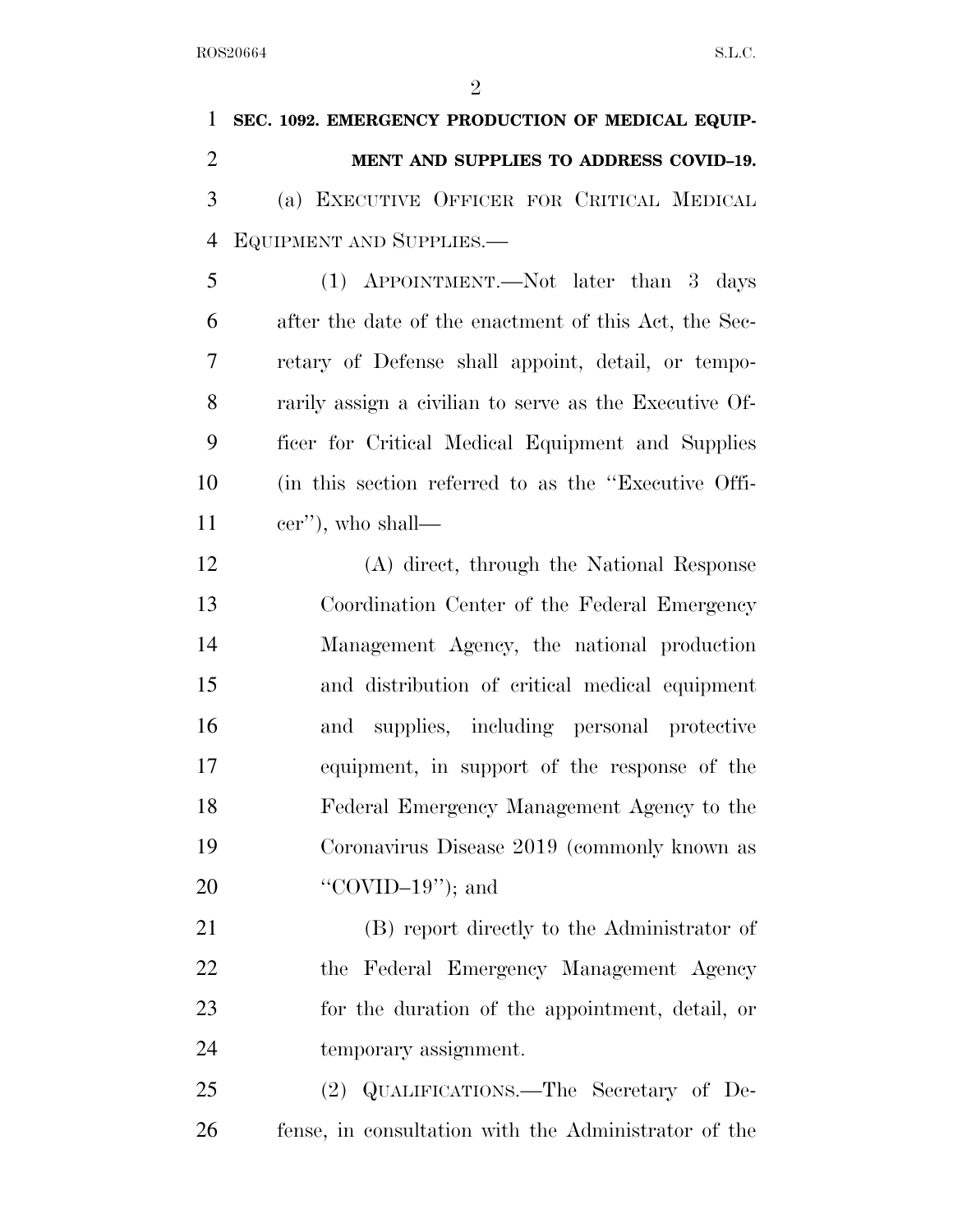| $\mathbf{1}$   | Federal Emergency Management Agency, shall se-                      |
|----------------|---------------------------------------------------------------------|
| $\overline{2}$ | lect the individual to serve as the Executive Officer               |
| 3              | from among individuals with sufficient experience in                |
| $\overline{4}$ | defense and industrial acquisition and production                   |
| 5              | matters, including such matters as described in sec-                |
| 6              | tion $668(a)(1)(B)$ of title 10, United States Code.                |
| 7              | (3) AUTHORITIES.—The Executive Officer, act-                        |
| 8              | ing through the National Response Coordination                      |
| 9              | Center and in direct consultation with the Secretary                |
| 10             | of Homeland Security, the Secretary of Defense, the                 |
| 11             | Secretary of Health and Human Services, and the                     |
| 12             | Secretary of Commerce, shall use all available Fed-                 |
| 13             | eral acquisition authorities, including the authorities             |
| 14             | described under sections $101(b)$ , $102$ , $301$ , $302$ , $303$ , |
| 15             | 704, 705, 706, 708(c) and (d), and 710 of the De-                   |
| 16             | fense Production Act of 1950 (50 U.S.C. $4511(b)$ ,                 |
| 17             | 4512, 4531, 4532, 4533, 4554, 4555, 4556, 4558                      |
| 18             | $(e)$ and $(d)$ , and $4560$ , to oversee all acquisition and       |
| 19             | logistics functions related to the response by the Na-              |
| 20             | tional Response Coordination Center to COVID-19.                    |
| 21             | (4) RESPONSIBILITIES.—The Executive Officer,                        |
| 22             | as the officer overseeing the acquisition and logistics             |
| 23             | functions of the response by the National Response                  |
| 24             | Coordination Center to COVID-19, shall—                             |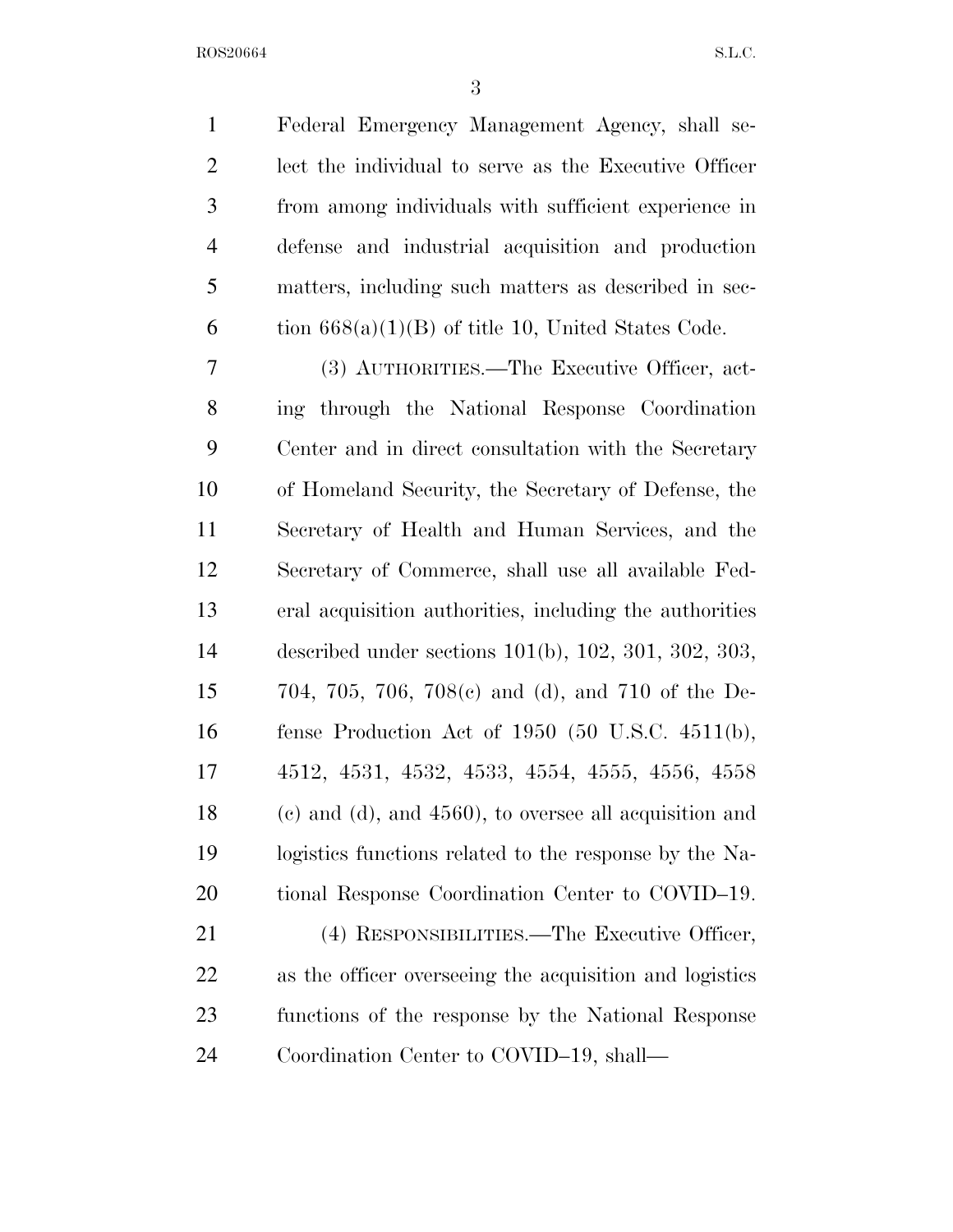| $\mathbf{1}$   | (A) receive all requests for equipment and        |
|----------------|---------------------------------------------------|
| $\overline{2}$ | supplies, including personal protective equip-    |
| 3              | ment, from States and Indian Tribes;              |
| $\overline{4}$ | (B) make recommendations to the Presi-            |
| 5              | dent on utilizing the full authorities available  |
| 6              | under the Defense Production Act of 1950 (50      |
| 7              | U.S.C. 4501 et seq.) to increase production ca-   |
| 8              | pacity as identified under subparagraphs (C)      |
| 9              | and $(H)$ of subsection $(e)(1)$ ;                |
| 10             | (C) ensure that allocation of critical re-        |
| 11             | sources is carried out in a manner consistent     |
| 12             | with the needs identified in the reports required |
| 13             | by subsection $(e)$ ;                             |
| 14             | (D) direct, in consultation with the Federal      |
| 15             | Emergency Management Agency, the Depart-          |
| 16             | ment of Health and Human Services, the De-        |
| 17             | fense Logistics Agency, and other Federal agen-   |
| 18             | cies as appropriate, all distribution of critical |
| 19             | equipment and supplies to the States and In-      |
| 20             | Tribes, through existing commercial<br>dian       |
| 21             | distributers where practical;                     |
| 22             | (E) communicate with State and local gov-         |
| 23             | ernments and Indian Tribes with respect to        |
| 24             | availability and delivery schedule of equipment   |
| 25             | and supplies;                                     |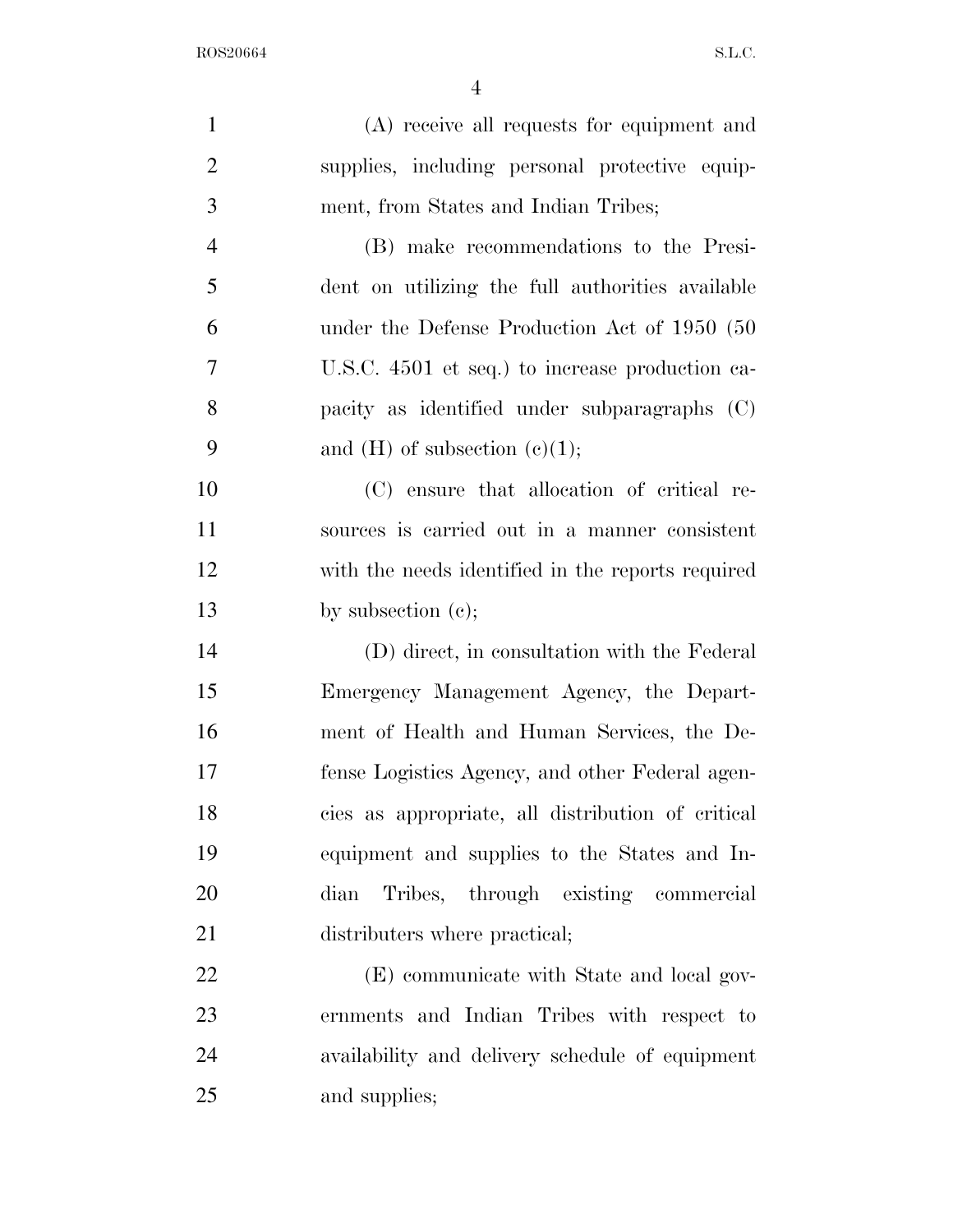(F) contribute to the COVID–19 strategic testing plan required by title I of division B of the Paycheck Protection Program and Health Care Enhancement Act (Public Law 116–139) to ensure the Secretary of Health and Human Services includes in that plan a comprehensive plan to scale production and optimize distribu-8 tion of COVID–19 tests, including molecular, antigen, and serological tests, in the United States; and (G) establish, in direct consultation with the Secretary of Health and Human Services, and the heads of any other appropriate Federal agencies, a comprehensive plan to address nec-essary supply chain issues in order to rapidly

 (5) TRANSPARENCY.—The Executive Officer shall make available, including on a publicly avail- able website, information, updated not less fre-20 quently than every 3 days, including—

16 scale up production of a SARS–CoV–2 vaccine.

21 (A) the reports required by subsection (c); (B) requests for equipment and supplies from State governments and Indian Tribes; (C) standards used for data collection;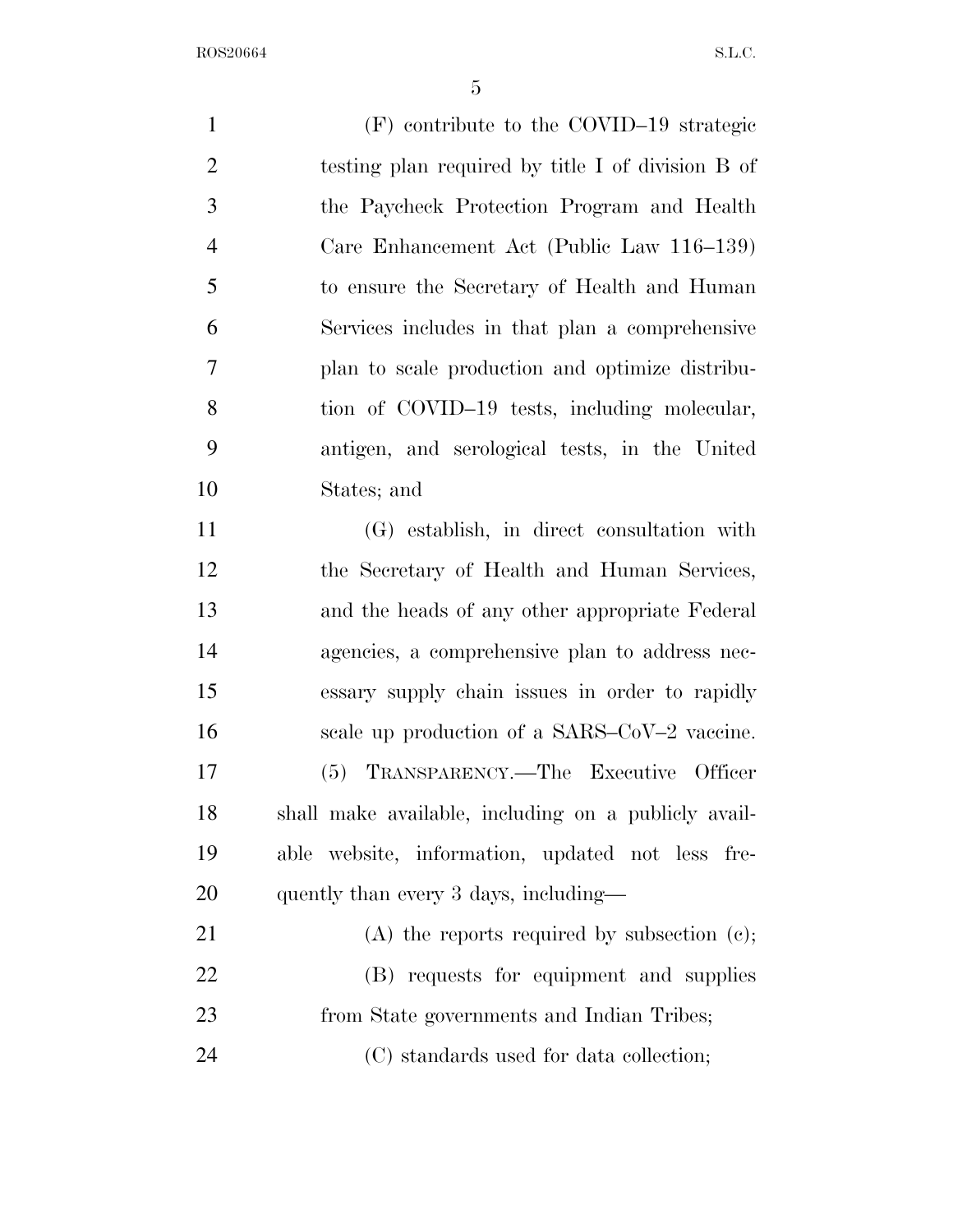| $\mathbf{1}$   | (D) modeling and any formulas used to de-           |
|----------------|-----------------------------------------------------|
| $\overline{2}$ | termine allocation of equipment and supplies,       |
| 3              | and any related chain of command making final       |
| $\overline{4}$ | decisions on allocations;                           |
| 5              | (E) the amount and destination of equip-            |
| 6              | ment and supplies delivered;                        |
| 7              | (F) an explanation of why any portion of            |
| 8              | a purchase order placed under subsection (d),       |
| 9              | whether to replenish the Strategic National         |
| 10             | Stockpile or otherwise, will not be filled;         |
| 11             | (G) the percentage amounts of procured              |
| 12             | products used to replenish the Strategic Na-        |
| 13             | Stockpile, targeted to COVID-19<br>tional           |
| 14             | hotspots, or going into the commercial market;      |
| 15             | (H) metrics, formulas, and criteria used to         |
| 16             | determine hotspots or areas of critical need at     |
| 17             | the State, county, and Indian Health Service        |
| 18             | area level;                                         |
| 19             | (I) production and procurement bench-               |
| 20             | marks, where practicable; and                       |
| 21             | (J) results of the outreach and stakeholder         |
| 22             | reviews required by subsection (c).                 |
| 23             | (6) ADDITIONAL PERSONNEL.—The Secretary             |
| 24             | of Defense may detail members of the armed forces   |
| 25             | on active duty, or additional civilian employees of |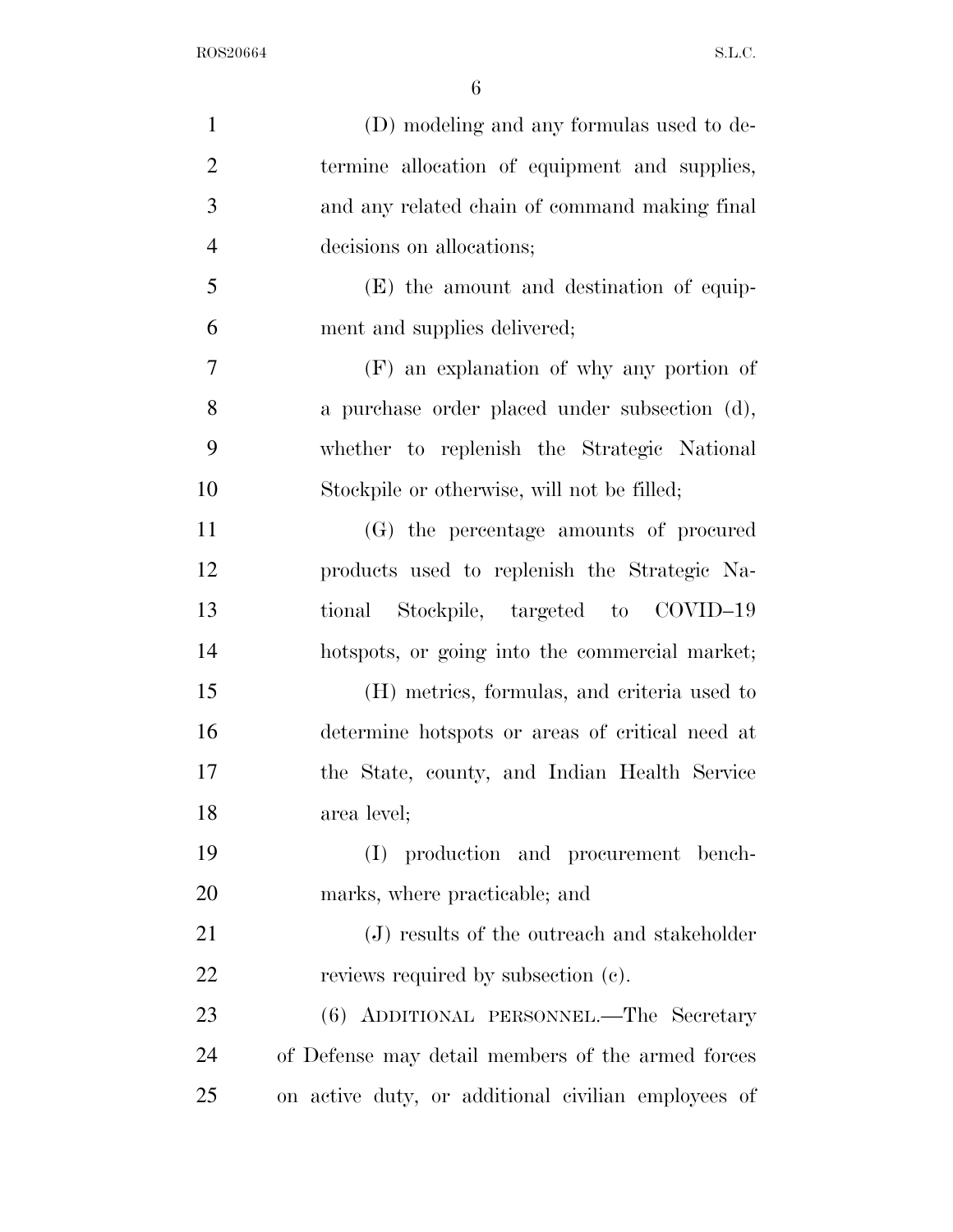the Department of Defense, as appropriate, with rel- evant experience in acquisition matters, to support the Executive Officer. (7) TERMINATION.—The office of the Executive

 Officer shall terminate 30 days after the Executive Officer certifies in writing to Congress that all needs of States and Indian Tribes identified in reports submitted under subsection (c) have been met and all Federal Government stockpiles have been replen-ished.

(b) COMMERCIAL SECTOR PARTICIPATION.—

 (1) IN GENERAL.—The Executive Officer shall collect and compile data from each of the commer- cial distributors that is able to fulfill purchase orders authorized by this subtitle through the Federal Emergency Management Agency, the Defense Logis- tics Agency, the Department of Health and Human Services, the Department of Veterans Affairs, and any other appropriate Federal agencies.

 (2) DATA INCLUDED.—The data to be collected 21 and compiled under paragraph (1) includes—

 (A) the name and address of each delivery of supplies and equipment under a purchase order authorized by this subtitle;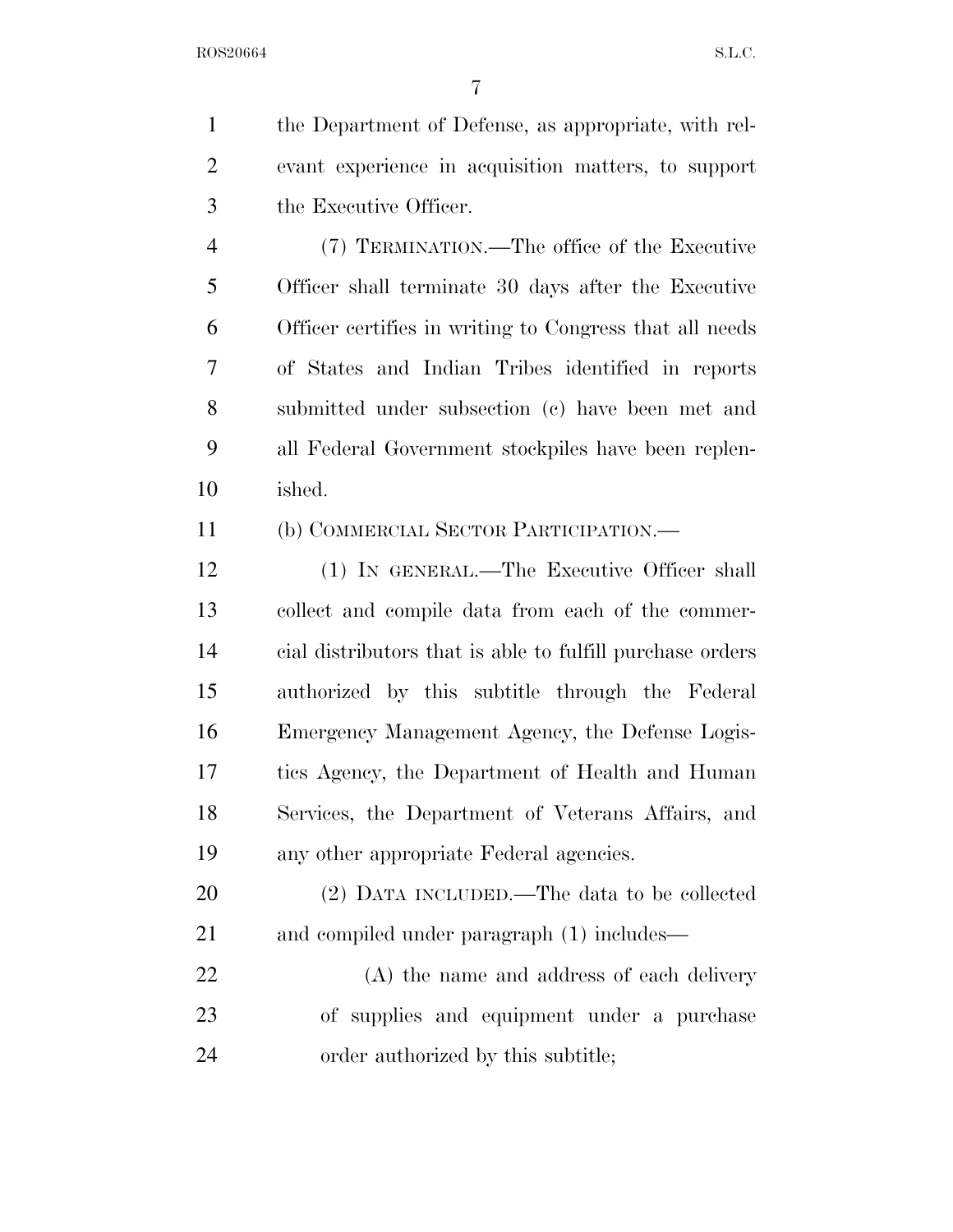| $\mathbf{1}$   | (B) the number of such supplies and                        |
|----------------|------------------------------------------------------------|
| $\overline{2}$ | equipment delivered; and                                   |
| 3              | (C) the date of each such delivery.                        |
| $\overline{4}$ | (c) REPORTS REQUIRED.—                                     |
| 5              | $(1)$ In GENERAL.—Not later than 7 days after              |
| 6              | the date of the enactment of this Act, and every 7         |
| 7              | days thereafter until the termination date described       |
| 8              | in subsection $(a)(7)$ , the Executive Officer, in coordi- |
| 9              | nation with the National Response Coordination             |
| 10             | of the Federal Emergency Management<br>Center              |
| 11             | Agency, the Defense Logistics Agency, the Depart-          |
| 12             | ment of Health and Human Services, the Depart-             |
| 13             | ment of Veterans Affairs, and other Federal agen-          |
| 14             | cies as appropriate, shall submit to Congress and the      |
| 15             | President, and publish in a timely manner in the           |
| 16             | Federal Register a summary of, a report including—         |
| 17             | $(A)$ an assessment of the needs of the                    |
| 18             | States and Indian Tribes for equipment and                 |
| 19             | supplies necessary to prevent, identify, mitigate,         |
| 20             | and recover from cases of COVID-19, including              |
| 21             | personal protective equipment, ventilators, test-          |
| 22             | ing supplies, construction supplies, and emer-             |
| 23             | gency food sources, for each month during the              |
| 24             | 2-year period beginning on the date of the en-             |
| 25             | actment of this Act;                                       |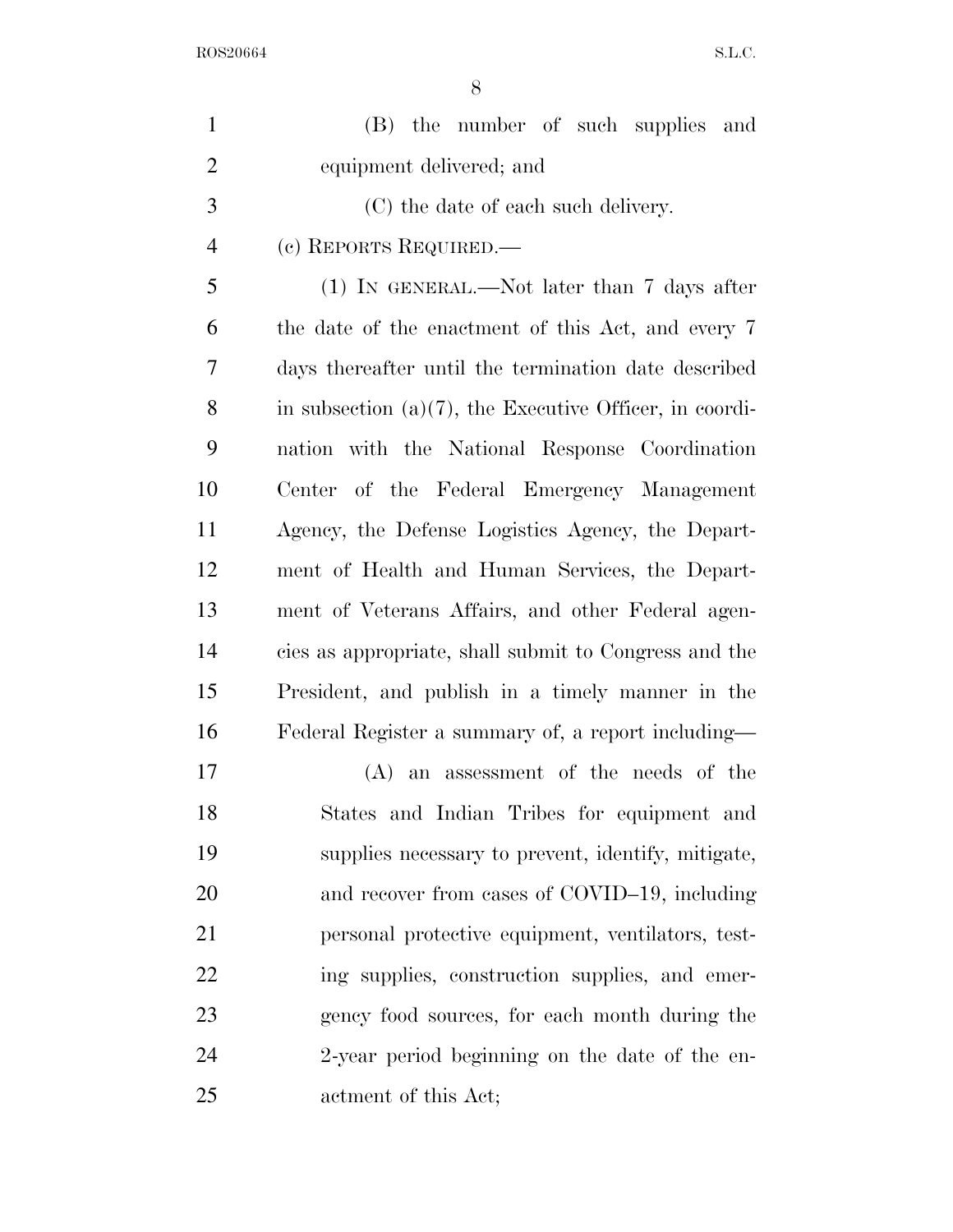(B) an assessment of the quantities of equipment and supplies in the Strategic Na- tional Stockpile as of the date of the report and the projected gap between the quantities of equipment and supplies identified as needed in the assessment under subparagraph (A) and the quantities in the Stockpile; (C) an identification of the industry sec-tors and manufacturers most ready to fulfill

 purchase orders for such equipment and sup- plies, including manufacturers that may be incentivized, through the exercise of authority under section 303(e) of the Defense Production Act of 1950 (50 U.S.C. 4533(e)), to modify, ex- pand, or improve production processes to manu-facture such equipment and supplies;

 (D) an estimate of the funding and other measures necessary to rapidly expand manufac- turing production capacity for such equipment and supplies, including—

21 (i) any efforts to expand, retool, or re-22 configure production lines;

 (ii) any efforts to establish new pro- duction lines through the purchase and in-stallation of new equipment; or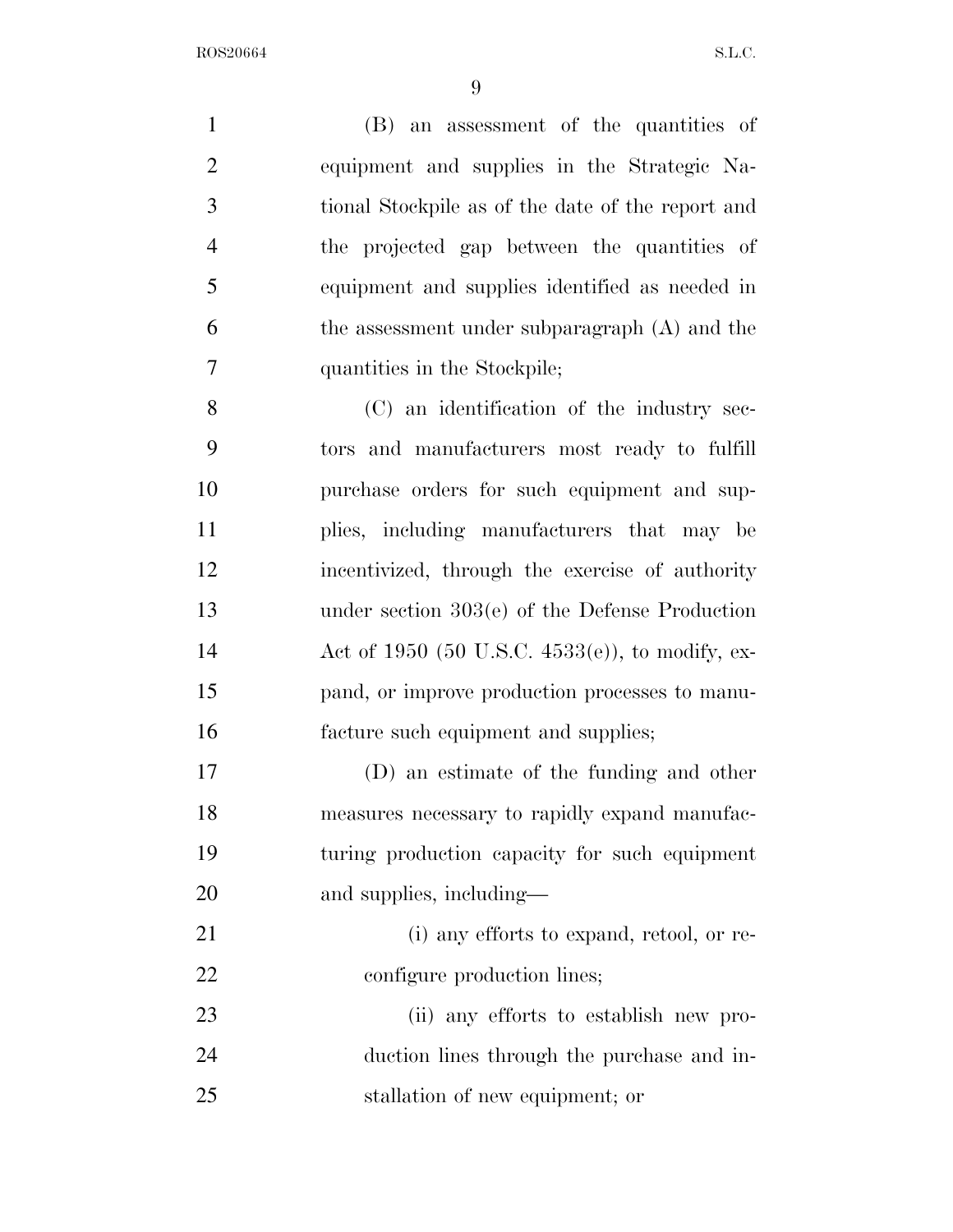$8.1.83 \times 10^{-10}$  ROS20664

| $\mathbf{1}$   | (iii) the issuance of additional con-               |
|----------------|-----------------------------------------------------|
| $\overline{2}$ | tracts, purchase orders, purchase guaran-           |
| 3              | tees, or other similar measures;                    |
| $\overline{4}$ | (E) an identification of government and             |
| 5              | privately owned stockpiles of equipment and         |
| 6              | supplies not included in the Strategic National     |
| 7              | Stockpile that could be repaired or refurbished;    |
| 8              | (F) an identification of previously distrib-        |
| 9              | uted critical supplies that can be redistributed    |
| 10             | based on current need;                              |
| 11             | (G) an identification of critical areas of          |
| 12             | need by county and Indian Health Service area       |
| 13             | in the United States and the metrics and cri-       |
| 14             | teria for their identification as critical;         |
| 15             | (H) an inventory of the national produc-            |
| 16             | tion capacity for equipment and supplies identi-    |
| 17             | fied as needed in the assessment under sub-         |
| 18             | paragraph $(A)$ ; and                               |
| 19             | (I) an identification of the needs of essen-        |
| 20             | tial employees and healthcare workers based on      |
| 21             | regular stakeholder reviews.                        |
| 22             | (2) FORM OF REPORTS.—Each report required           |
| 23             | by paragraph (1) shall be submitted in unclassified |
| 24             | form but may include a classified annex.            |
| 25             | (d) PURCHASE ORDERS.—                               |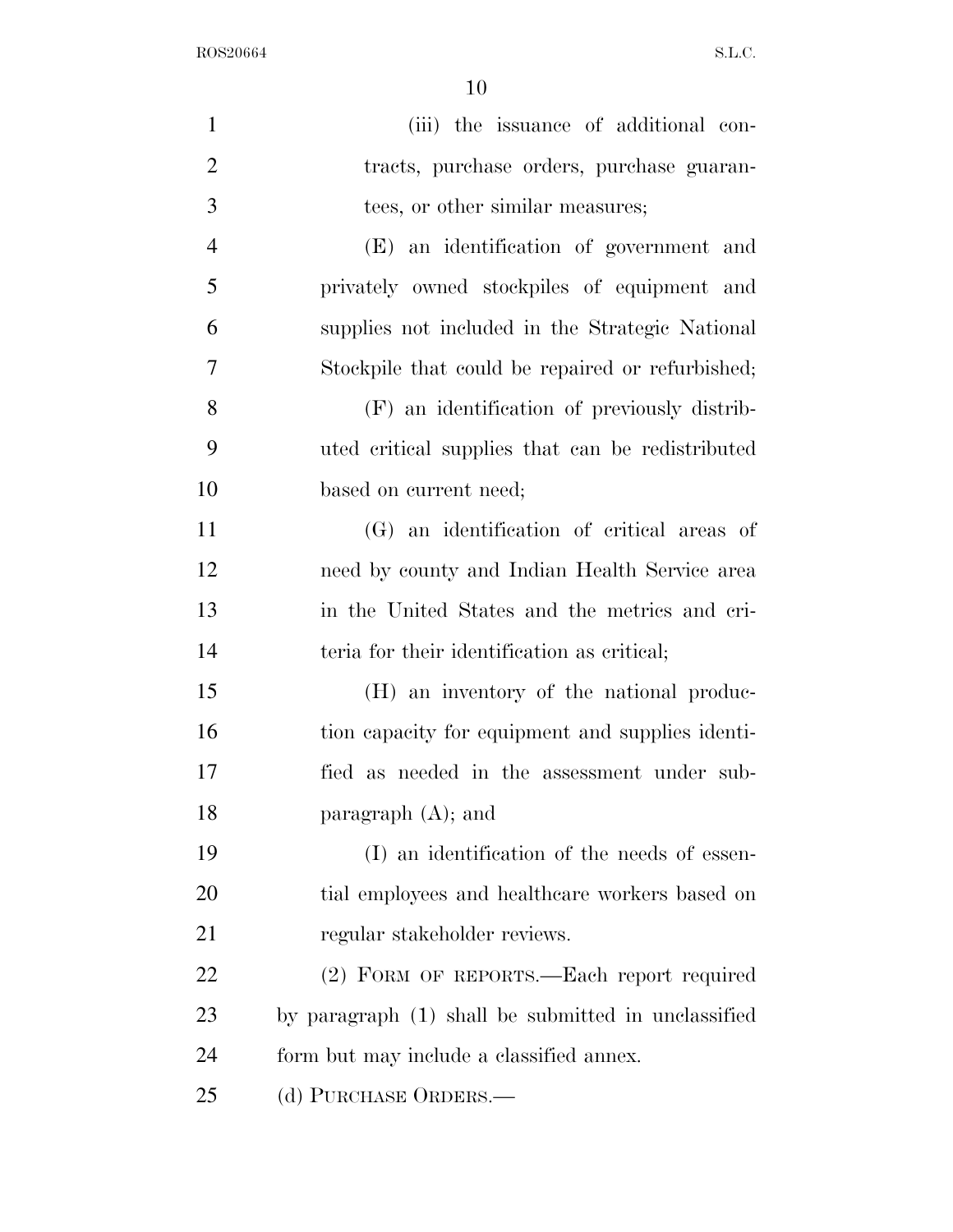$\rm{ROS20664} \qquad \qquad \rm{S.L.C.}$ 

| $\mathbf{1}$   | $(1)$ IN GENERAL.—Not later than 1 day after           |
|----------------|--------------------------------------------------------|
| $\overline{2}$ | receiving a report required under subsection (c), the  |
| 3              | President, using authorities provided under the De-    |
| $\overline{4}$ | fense Production Act of 1950 (50 U.S.C. 4501 et        |
| 5              | seq.), shall—                                          |
| 6              | (A) establish a fair and reasonable price              |
| 7              | for the sale of equipment and supplies identified      |
| 8              | in the reports required by subsection (c); and         |
| 9              | (B) issue rated priority purchase orders               |
| 10             | pursuant to Department of Defense Directive            |
| 11             | $4400.1$ , part 101, subpart A of title 45, Code       |
| 12             | of Federal Regulations, or any other applicable        |
| 13             | acquisition authority, to procure equipment and        |
| 14             | supplies identified in the reports required by         |
| 15             | subsection (c).                                        |
| 16             | (2) DISPOSITION OF UNUSED EQUIPMENT AND                |
| 17             | SUPPLIES.—Any equipment or supplies produced           |
| 18             | pursuant to paragraph (1) using amounts from the       |
| 19             | Defense Production Act Fund and in excess of needs     |
| 20             | identified in reports required by subsection (c) shall |
| 21             | be deposited in the Strategic National Stockpile.      |
| 22             | (3) AUTHORIZATION OF CONGRESS TO IMPOSE                |
| 23             | CONTROLS.—Paragraph $(1)(A)$ shall<br>PRICE<br>be      |
| 24             | deemed to be a joint resolution authorizing the im-    |
| 25             | position of price controls for purposes of section     |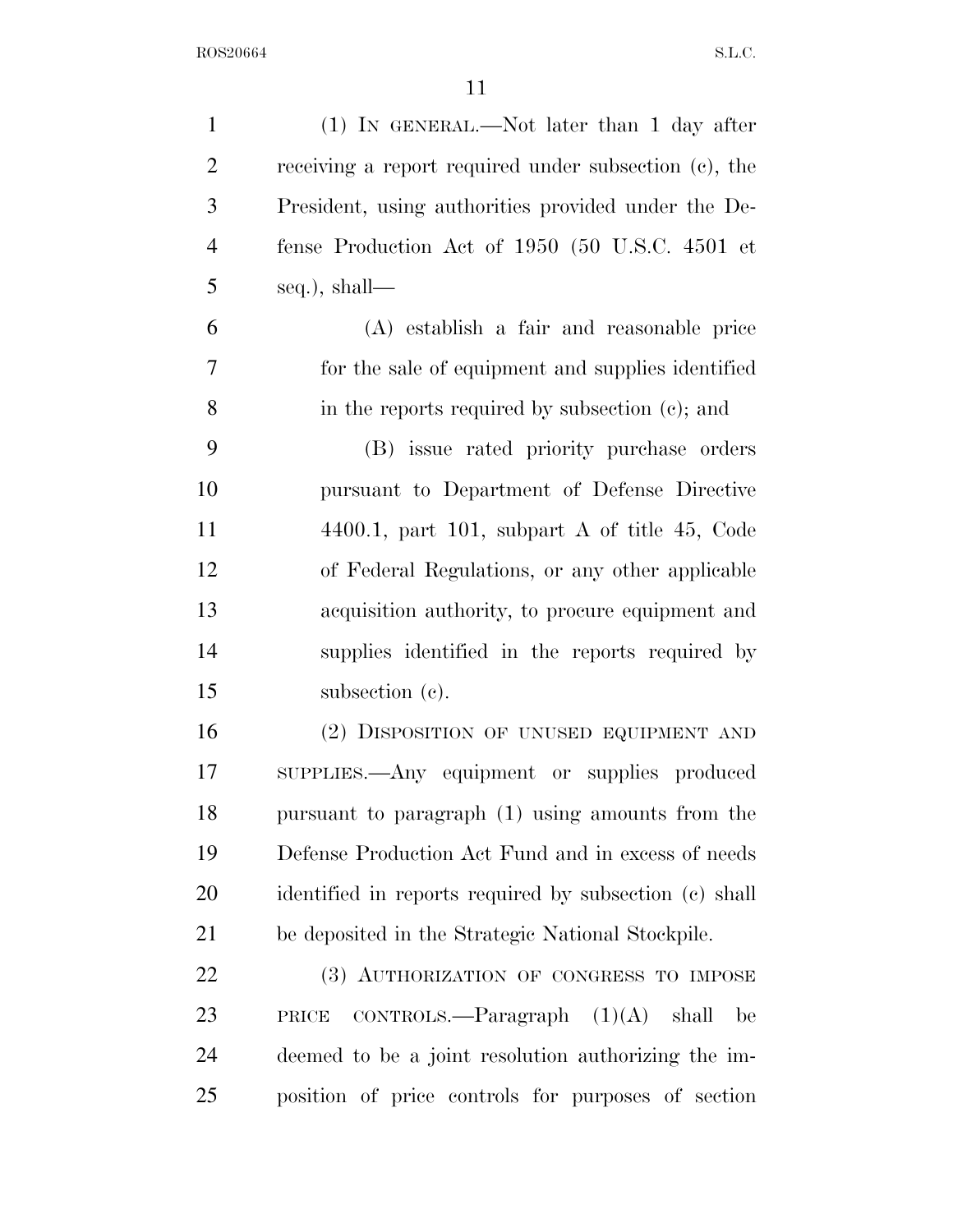104(a) of the Defense Production Act of 1950 (50 2 U.S.C.  $4514(a)$ ).

 (e) WAIVER OF CERTAIN REQUIREMENTS.—The re-4 quirements of sections  $301(d)(1)(A)$ ,  $302(d)(1)$ , and sub-5 paragraphs  $(B)$  and  $(C)$  of section  $303(a)(6)$  of the De-6 fense Production Act of 1950 (50 U.S.C.  $4531(d)(1)(A)$ , 7  $4532(d)(1)$ , and  $4533(a)(6)$  are waived for purposes of this section until the termination date described in sub-9 section  $(a)(6)$ .

 (f) FUNDING.—Amounts available in the Defense Production Act Fund under section 304 of the Defense Production Act of 1950 (50 U.S.C. 4534) shall be avail-able for purchases made under this section.

(g) DEFINITIONS.—In this section:

 (1) INDIAN TRIBE.—The term ''Indian Tribe'' has the meaning given the term ''Indian tribe'' in section 4 of the Indian Self-Determination and Edu-18 cation Assistance Act (25 U.S.C. 5304).

 (2) INDIAN HEALTH SERVICE AREA.—The term ''Indian Health Service area'' has the meaning given the term ''Service area'' in section 4 of the Indian Health Care Improvement Act (25 U.S.C. 1603).

 (3) STATE.—The term ''State'' means each State of the United States, the District of Columbia, the Commonwealth of Puerto Rico, American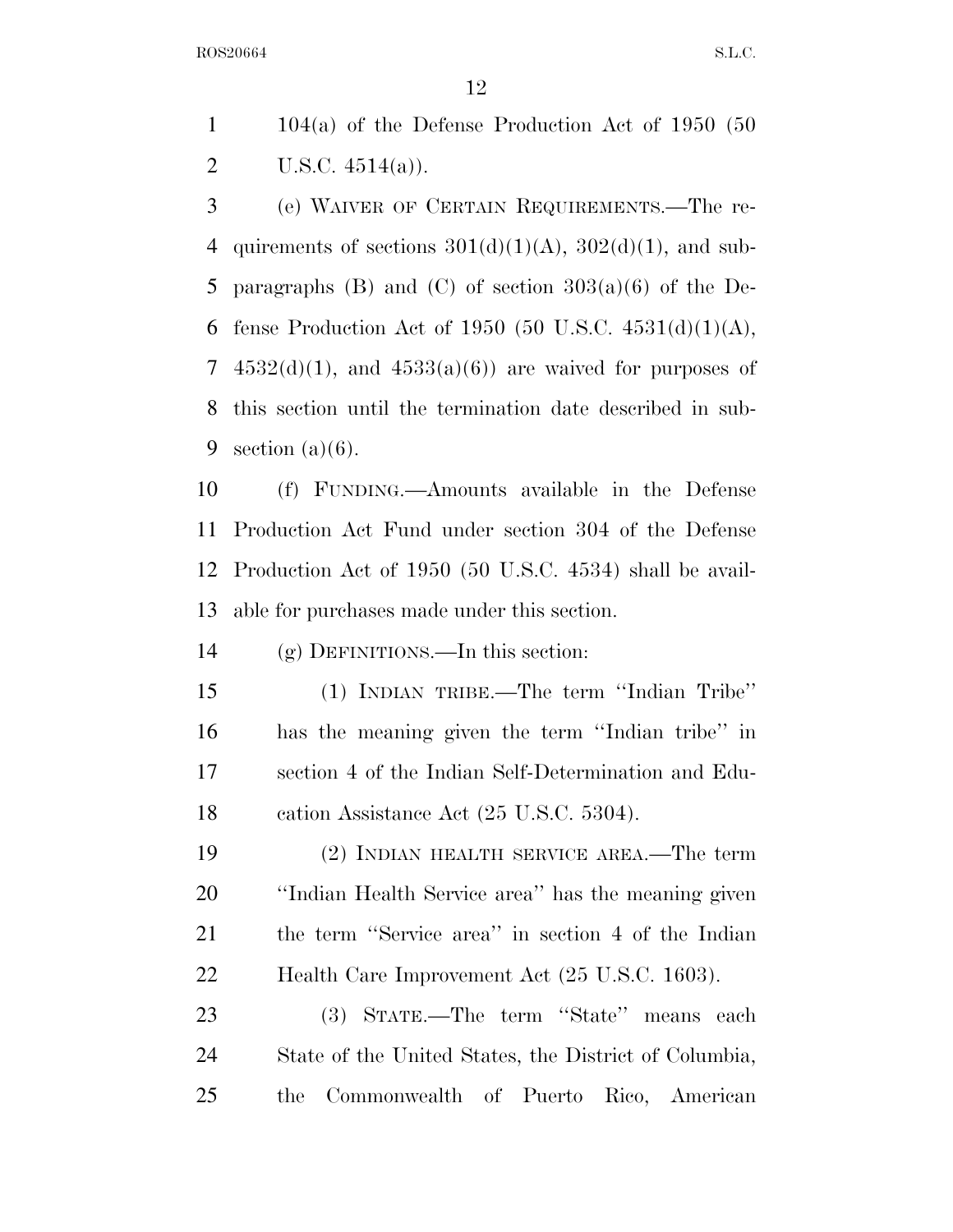Samoa, Guam, the Commonwealth of the Northern Mariana Islands, the Virgin Islands of the United States, and any other territory or possession of the United States.

 (4) UNIFORMED SERVICES.—The term ''uni- formed services'' has the meaning given that term in section 101 of title 37, United States Code.

#### **SEC. 1093. ANNUAL COMPTROLLER GENERAL REPORT.**

 Not later than 180 days after the date of the enact- ment of this Act, and annually thereafter, the Comptroller General of the United States shall submit to Congress a report assessing the Strategic National Stockpile, includ-ing—

 (1) recommendations for preparing for and re-sponding to future pandemics;

 (2) recommendations for changes to the Stra- tegic National Stockpile, including to the manage-ment of the stockpile;

 (3) in the case of the first report required to be submitted under this section—

 (A) an assessment with respect to how much personal protective equipment used for the COVID–19 response was sourced within the United States and how much was sourced from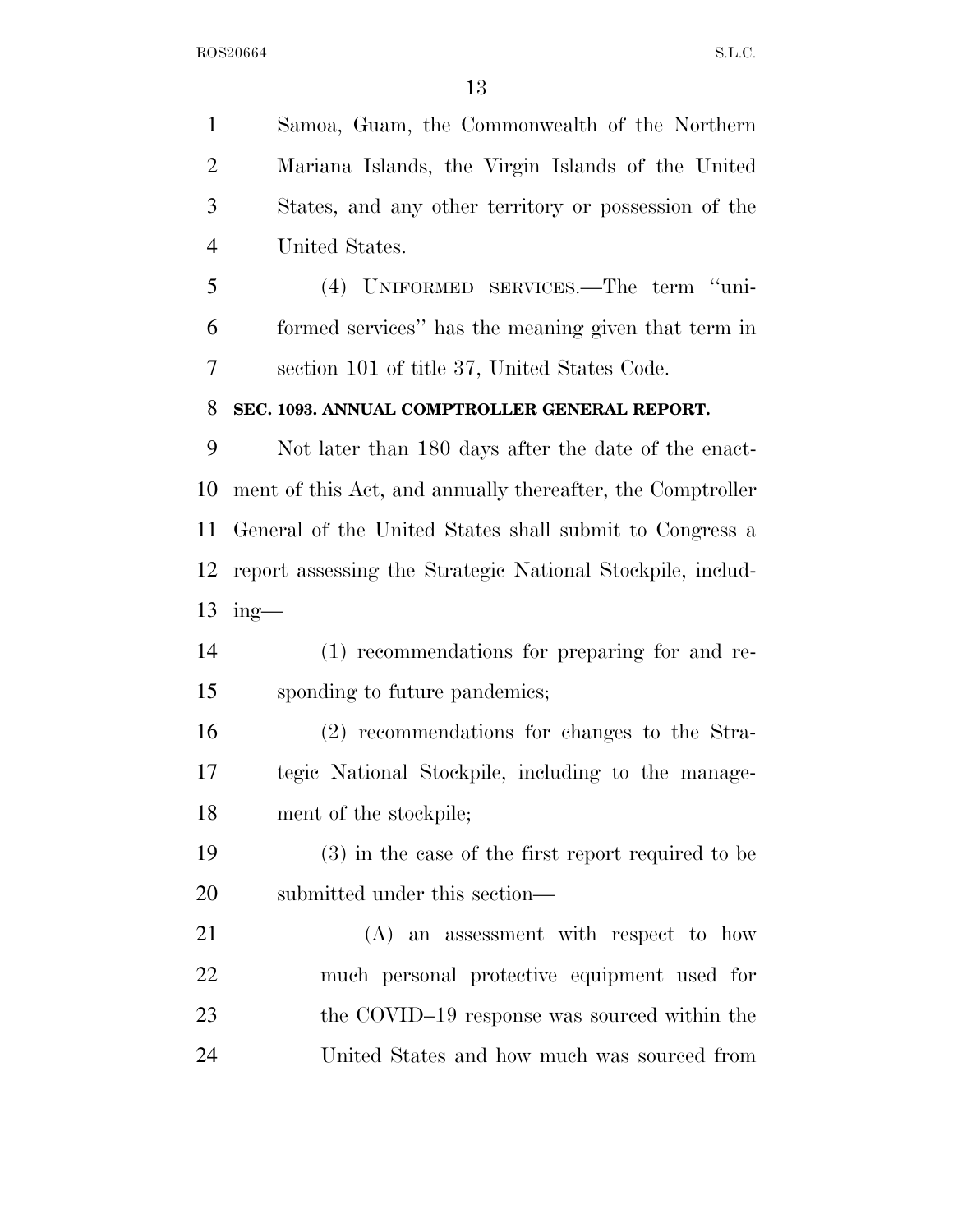|                | 14                                                          |
|----------------|-------------------------------------------------------------|
| $\mathbf{1}$   | the People's Republic of China and other for-               |
| $\overline{2}$ | eign countries; and                                         |
| 3              | (B) recommendations with respect to how                     |
| $\overline{4}$ | to ensure that the United States supply chain               |
| 5              | for personal protective equipment is better                 |
| 6              | equipped to respond to emergencies, including               |
| $\tau$         | through the use of funds in the Defense Pro-                |
| 8              | duction Act Fund under section 304 of the De-               |
| 9              | fense Production Act of $1950$ (50 U.S.C. 4534)             |
| 10             | to address shortages in that supply chain; and              |
| 11             | $(4)$ in the case of each subsequent report re-             |
| 12             | quired to be submitted under this section—                  |
| 13             | (A) an assessment with respect to how                       |
| 14             | much personal protective equipment was im-                  |
| 15             | ported into the United States in the year pre-              |
| 16             | ceding submission of the report and, of that                |
| 17             | equipment, how much would be used to prepare                |
| 18             | for and respond to a future pandemic; and                   |
| 19             | (B) a review of the implementation during                   |
| 20             | that year of the recommendations required by                |
| 21             | paragraph $(3)(B)$ .                                        |
| 22             | SEC. 1094. OVERSIGHT.                                       |
| 23             | (a) IN GENERAL.—The Chairperson of the Council              |
| 24             | of the Inspectors General on Integrity and Efficiency shall |

designate any Inspector General responsible for con-